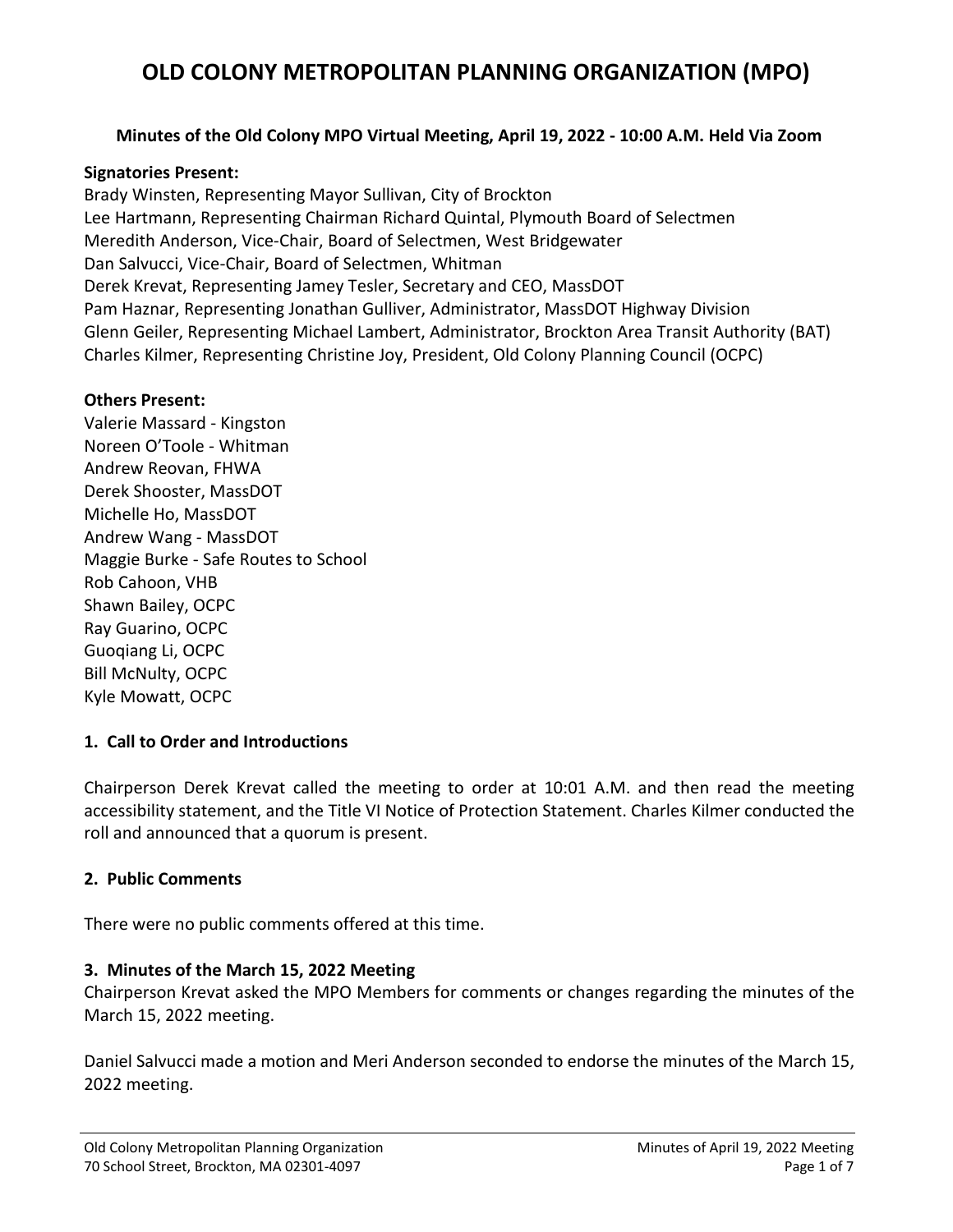There being no changes, the Old Colony MPO then voted unanimously via roll call to endorse the minutes of the March 15, 2022 Old Colony MPO Meeting.

## **4. Brockton Area Transit (BAT) Report**

Glenn Geiler reported on the following:

- Ridership continues to increase steadily
- **There is an increase in positive Covid Tests**
- BAT is keeping their mask mandate in place
- BAT is working with the City of Brockton to evaluate Federal funding options for Low or No Emission Buses.
- BAT is excited that the MPO is going to consider flexing some MassDOT Federal Highway Funds to BAT's Transit Program today. BAT thanked OCPC and MassDOT for all their help in that coordination process

### **5. FFY 2022-2026 Transportation Improvement Program (TIP) Amendments and/ or Adjustments**

**Amendment 1 - Review and Potential Release to Public Review and Comment Period**

Charles Kilmer present and discussed Amendment 1. Recently, Congress passed of the Federal 2022 Appropriation Act. This released the increase in funds for Federal 2022 that were included in the Bipartisan Infrastructure Law (BIL). For the Old Colony MPO TIP this equated to \$3.2 Million in additional funds. Staff has worked with MassDOT Highway, MassDOT Boston, and BAT, to identify potential projects to program into the TIP to utilize these funds. The result was the flexing of additional highway dollars to FTA for seven (7) projects for BAT. The projects are as follows:

### **FFY 2022**

- 1. **BROCKTON AREA TRANSIT (BAT) - BAT FLEX TO FTA TO BUY REPLACEMENT 40-FT BUS - (3)** AMENDMENT: ADD PROJECT: BAT FLEX TO FTA TO BUY REPLACEMENT 40-FT BUS - (3). (Converting FTA 5307 (\$443,750) and FTA 5339 (\$395,000) to Regional Target Dollars in FFY 22; additional 'Other Federal' funds (\$450,000) reflected on Transit TIP) ; FTA Line Item is 111201
- 2. **BROCKTON AREA TRANSIT (BAT) - BAT FLEX TO FTA FOR OPERATING ASSISTANCE** AMENDMENT: ADD PROJECT: BAT FLEX TO FTA FOR OPERATING ASSISTANCE. (Converting FTA 5307 (\$1,544,359) to Regional Target Dollars in FFY 22; Federal 5307 funds reflected on Transit TIP (\$1,055,641); Federal Total is \$2,600,000); FTA Line Item is 300901
- 3. **BROCKTON AREA TRANSIT (BAT) - BAT FLEX TO FTA TO BUY BAT - TERMINAL, INTERMODAL CENTRE - PAVEMENT MANAGEMENT**

AMENDMENT: ADD PROJECT: BAT FLEX TO FTA TO BUY BAT - TERMINAL, INTERMODAL CENTRE - PAVEMENT MANAGEMENT. (Converting FTA 5307 (\$250,000) to Regional Target Dollars in FFY 22; FTA Line Item is 113403)

4. **BROCKTON AREA TRANSIT (BAT) - BAT FLEX TO FTA TO BUY ASSOC CAP MAINT ITEMS** AMENDMENT: ADD PROJECT: BAT FLEX TO FTA TO BUY ASSOC CAP MAINT ITEMS. (Converting FTA 5307 (\$100,000) to Regional Target Dollars in FFY 22; FTA Line Item is 111240)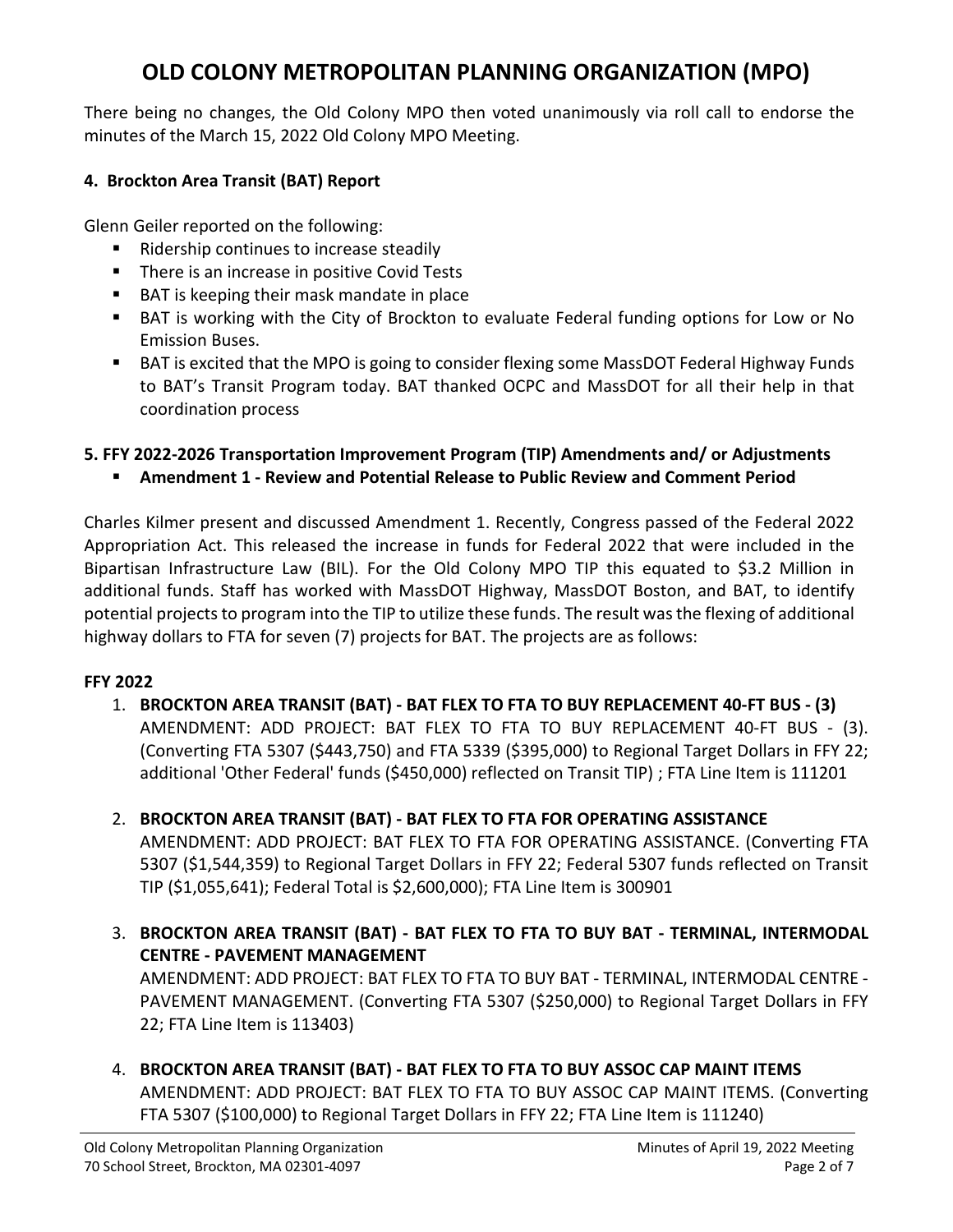## 5. **BROCKTON AREA TRANSIT (BAT) - BAT FLEX TO FTA FOR BAT ACQUIRE - MISC SUPPORT EQUIPMENT**

AMENDMENT: ADD PROJECT: BAT FLEX TO FTA FOR BAT ACQUIRE - MISC SUPPORT EQUIPMENT. (Converting FTA 5307 (\$100,000) to Regional Target Dollars in FFY 22; FTA Line Item is 114220)

### 6. **BROCKTON AREA TRANSIT (BAT) - BAT FLEX TO FTA TO ACQUIRE REPLACEMENT SUPPORT VEHICLE - (1)**

AMENDMENT: ADD PROJECT: BAT FLEX TO FTA TO ACQUIRE REPLACEMENT SUPPORT VEHICLE - (1). (Converting FTA 5307 (\$45,000) to Regional Target Dollars in FFY 22; FTA Line Item is 114211)

### 7. **BROCKTON AREA TRANSIT (BAT) - BAT FLEX TO FTA TO ACQUIRE SHOP EQUIPMENT LIFTS AND EQUIPMENT**

AMENDMENT: ADD PROJECT: BAT FLEX TO FTA TO ACQUIRE SHOP EQUIPMENT LIFTS AND EQUIPMENT. (Converting FTA 5307 (\$400,000) to Regional Target Dollars in FFY 22; FTA Line Item is 114206)

Derek Shooster inquired as to BAT's intent for the carry over 5307 funds that are not used in FY 2022. Glenn Geiler stated that the carry over funds are addressed in next year's capital and operating program. Those funds are already in a sense identified for FY 2023 projects. This allows us in the long term to rollover 5307 projects to be used in the future.

Chairperson Krevat asked if the slate of projects utilizes all of the additional funds and regional target in 2022. Charles Kilmer confirmed that it does.

Chairperson Krevat asked if there is a motion to release Amendment 1 to a 21-day public review and comment period. Dan Salvucci (Whitman) made a motion and Lee Hartmann (Plymouth) seconded.

Pam Haznar commented that this highlights the need to advance highway projects and to have them in the queue. It takes a lot longer to develop highway projects.

Derek Shooster asked if there is no proposed increase in funds for any of the project items, and the match that will be used is the existing RTA cap. Glenn Geiler confirmed this.

Charles Kilmer noted that timing is critical. And furthered that we do not want to have a situation where we have to revert back to only the existing FFY 2022 TIP and not expend the additional funds. Andrew Reovan stated that we cannot guarantee that the Transfer is done before the end of the Fiscal Year, but we will make every effort to make sure it goes through.

*The Old Colony MPO voted unanimously via roll call to release Amendment 1 to a 21-day public review and comment period.*

## **6. Development of FFY 2023-2027 Old Colony Transportation Improvement Program (TIP)**

## **Review and Potential Release to Public Review and Comment Period**

Charles Kilmer presented and discussed the development of FFY 2023-2027 TIP. Staff developed the full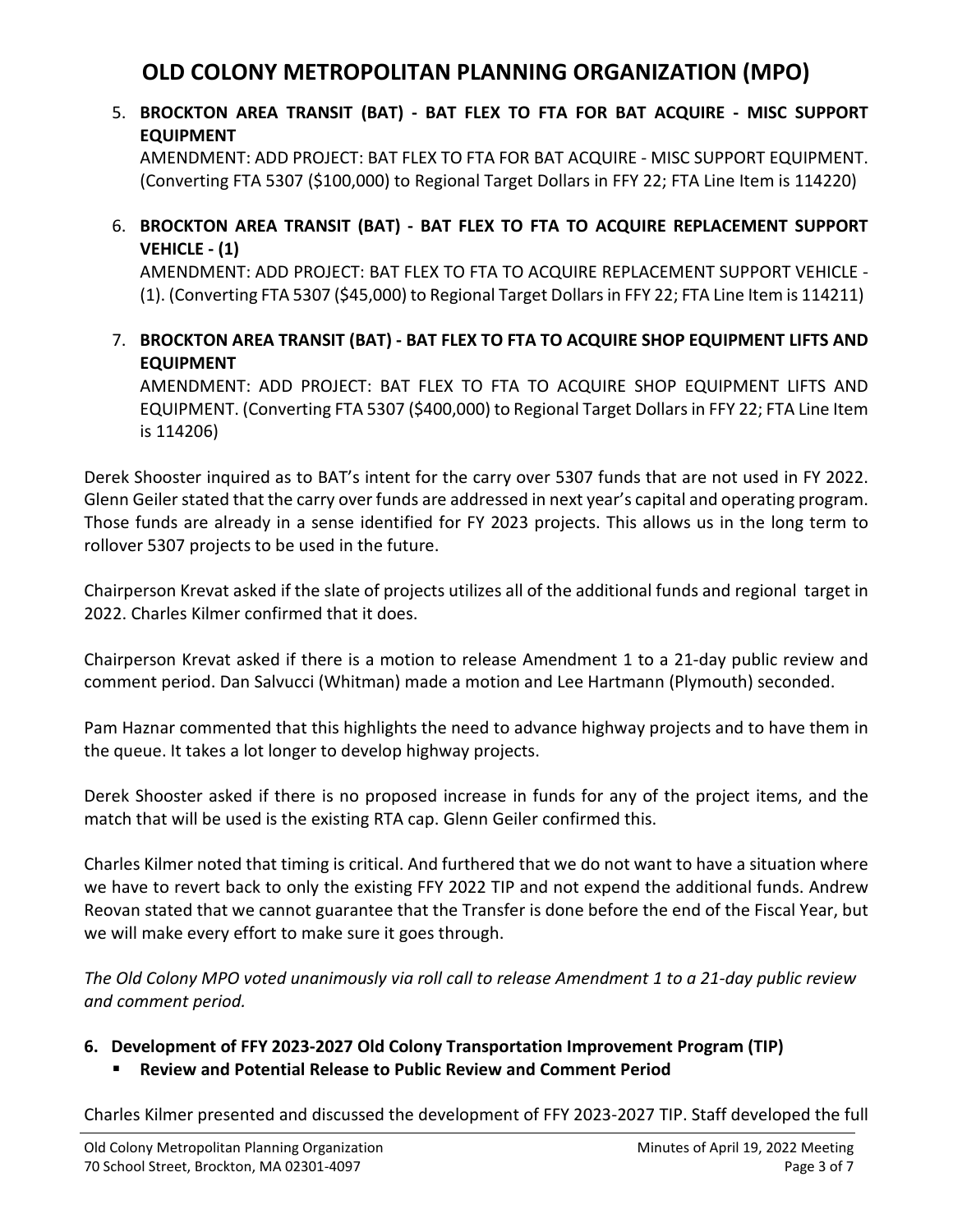TIP and incorporated the preferred set of projects determined by the MPO at their March 2022 meeting. The list of road and bridge projects include:

## **2023**

- **Stoughton** Intersection Improvements and Related Work at Central Street, Canton Street and Tosca Drive (\$4,419,676)
- **Stoughton** Corridor Improvements on Route 138 AC Phase 1 of 2 (Total Cost is \$11,213,856 with FFY 2023 Cost of \$9,264,000 and FFY 2024 Cost of \$1,949,856)

### **2024**

- **Stoughton** Corridor Improvements on Route 138 AC Phase 2 of 2 (Total Cost is \$11,213,856 with FFY 2023 Cost of \$9,264,000 and FFY 2024 Cost of \$1,949,856)
- **Brockton** Route 123 (Centre Street) at Plymouth Street Signalization and Geometric Improvements (\$2,251,087)
- **Brockton** Intersection Improvements and Related Work at Centre Street (Route 123), Cary Street And Lyman Street (\$3,074,203)
- **Brockton** Systemic Countermeasures/ Safe Systems Implementation City-Wide (\$4,000,000)
- **Plympton** Bridge Replacement, Winnetuxet Road over Winnetuxet River (\$2,062,345)

**2025**

- **Brockton**  Intersection Improvements at Lyman Street/ Grove Street/ Summer Street & Replacement of Grove Street Bridge, B-25-005, over Salisbury Plain River (\$4,536,000)
- **Easton**  Corridor Improvements on Route 138 Including Intersection Improvements at Route 138 (Washington Street) and Elm Street (\$6,983,302)

## **2026**

- **Abington** Intersection Improvements at Hancock Street and Chestnut Street (\$5,374,667)
- **Avon** Intersection Improvements at Route 28, Spring Street and Harrison Boulevard (\$4,200,000)
- **Duxbury** Signal Installation @ Route 3 (NB & SB) Ramps & Route 3A (Tremont Street) (\$2,688,000)
- **Hanson** Corridor Improvements on Route 14 (Maquan Street), From the Pembroke T.L. to Indian Head Street and Related Work AC Phase 1 of 2 (Total Cost is \$11,548,342 with FFY 2026 Cost of \$5,232,158 and 2027 Cost of \$6,316,184)

## **2027**

- **Brockton** Intersection Improvements @ Crescent Street (Route 27)/ Quincy Street/ Massasoit Boulevard (\$6,148,928)
- **Hanson** Corridor Improvements on Route 14 (Maquan Street), From the Pembroke T.L. to Indian Head Street and Related Work AC Phase 2 of 2 (Total Cost is \$11,548,342 with FFY 2026 Cost of \$5,232,158 and 2027 Cost of \$6,316,184)

Dan Salvucci inquired about the Brockton-Grove Street Bridge Project in 2025. Dan Salvucci stated that the importance of getting this bridge done as soon as possible as there is a safety issue as it is adjacent to the fire station and the lane restriction at the bridge slows emergency response.

Chairperson Krevat asked if there is a motion to release the 2023-2027 TIP to a 21-day public review and comment period. A motion was made by Dan Salvucci (Whitman) and seconded by Lee Hartmann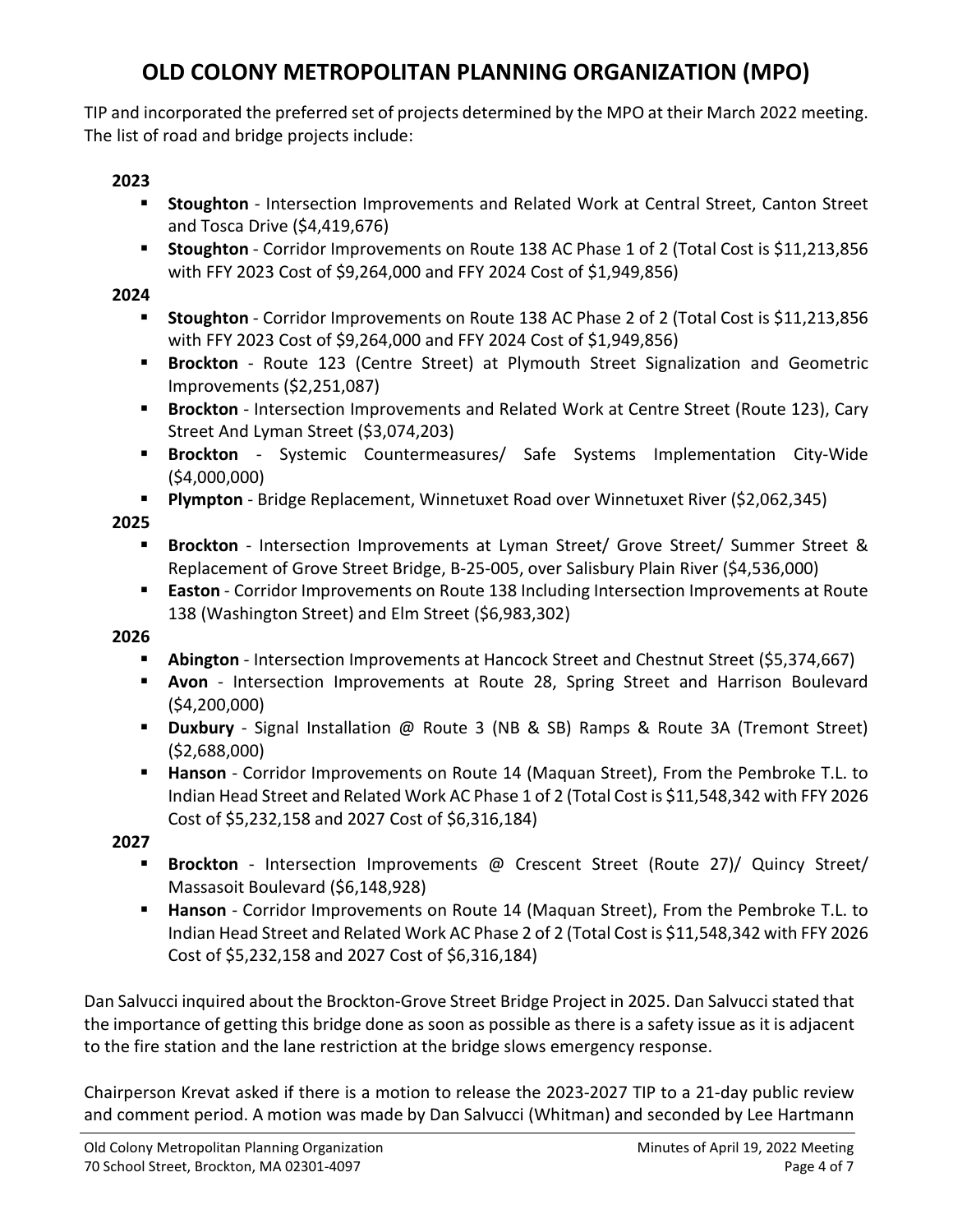(Plymouth).

*The Old Colony MPO voted unanimously via roll call to release the 2023-2027 TIP to a 21-day public review and comment period.*

- **7. Old Colony MPO Self-Certification Compliance Statements**
	- **Metropolitan Transportation Planning Process – Review and Potential Endorsement**
	- **State Regulation 310 CMR 60.05: Global Warming Solutions Act Requirements for Transportation - Review and Potential Endorsement**

Charles Kilmer presented and reviewed the Old Colony MPO Self-Certification Compliance Statement for Metropolitan Transportation Planning. The information and requirements are:

The Old Colony Metropolitan Planning Organization certifies that its conduct of the metropolitan transportation planning process complies with all applicable requirements, which are listed below, and that this process includes activities to support the development and implementation of the Regional Long-Range Transportation Plan and Air Quality Conformity Determination, the Transportation Improvement Program and Air Quality Conformity Determination, and the Unified Planning Work Program.

- 1. 23 USC 134, 49 USC 5303, and this subpart.
- 2. Sections 174 and 176 (c) and (d) of the Clean Air Act, as amended (42 USC 7504, 7506 (c) and (d) and 40 CFR part 93 and for applicable State Implementation Plan projects.
- 3. Title VI of the Civil Rights Act of 1964, as amended (42 USC 2000d-1) and 49 CFR Part 21.
- 4. 49 USC 5332, prohibiting discrimination on the basis of race, color, creed, national origin, sex, or age in employment or business opportunity.
- 5. Section 1101 (b) of the Fast Act (Pub. L. 114-357) and 49 CFR Part 26 regarding the involvement of disadvantaged business enterprises in U.S. DOT-funded projects.
- 6. 23 CFR part 230, regarding implementation of an equal employment opportunity program on Federal and Federal-aid highway construction contracts.
- 7. The provisions of the US DOT and of the Americans with Disabilities Act of 1990 (42 USC 12101 et seq.) and 49 CFR Parts 27, 37, and 38.
- 8. The Older Americans Act, as amended (42 USC 6101), prohibiting discrimination on the basis of age in programs or activities receiving federal financial assistance.
- 9. Section 324 of Title 23 USC regarding the prohibition of discrimination based on gender.
- 10. Section 504 of the Rehabilitation Act of 1973 (29 USC 794) and 49 CFR Part 27 regarding discrimination against individuals with disabilities.
- 11. Anti-lobbying restrictions found in 49 USC Part 20. No appropriated funds may be expended by a recipient to influence or attempt to influence an officer or employee of any agency, or a member of Congress, in connection with the awarding of any federal contract.

There being no questions, Chairperson Krevat asked if there is a motion to endorse the Old Colony MPO Self-Certification Compliance Statements. Dan Salvucci (Whitman) made a motion and Lee Hartmann (Plymouth) seconded.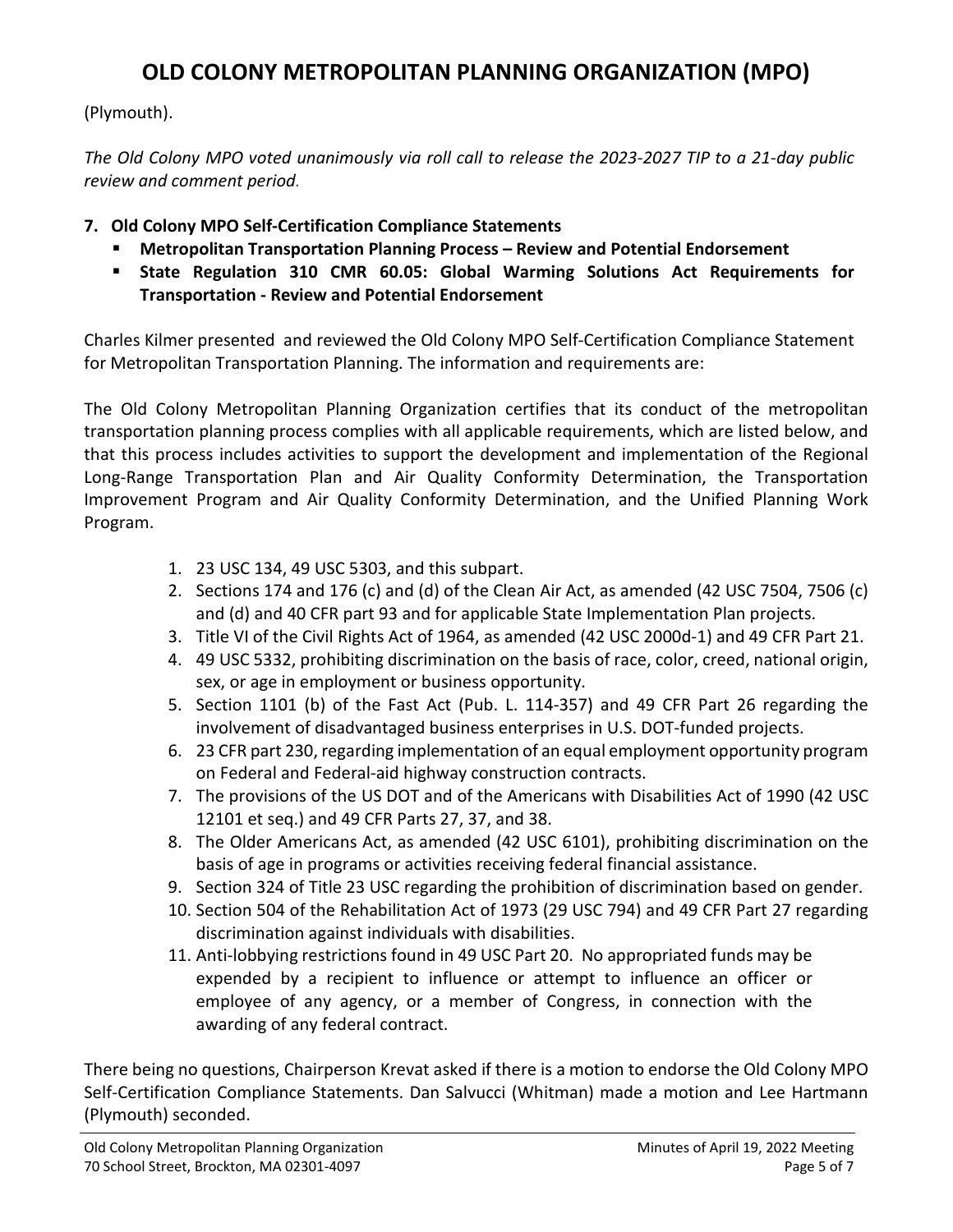*The Old Colony MPO voted unanimously via roll call to endorse the Old Colony MPO Self-Certification Compliance Statements of Metropolitan Transportation Planning.*

Charles Kilmer then presented and reviewed the Old Colony MPO Self-Certification Compliance Statement for 310 CMR 60.05: Global Warming Solutions Act Requirements for Transportation. The information and requirements are:

### **310 CMR 60.05: Global Warming Solutions Act Requirements for Transportation**

This will certify that the Transportation Improvement Program and Air Quality Conformity Determination for the Old Colony Long Range Transportation Plan is in compliance with all applicable requirements in the State Regulation 310 CMR 60.05: Global Warming Solutions Act Requirements for Transportation. The regulation requires the MPO to:

- 1. 310 CMR 60.05(5)(a)1.: Evaluate and report the aggregate transportation GHG emissions impacts of RTPs and TIPs;
- 2. 310 CMR 60.05(5)(a)2.: In consultation with MassDOT, develop and utilize procedures to prioritize and select projects in RTPs and TIPs based on factors that include aggregate transportation GHG emissions impacts;
- 3. 310 CMR 60.05(5)(a)3.: Quantify net transportation GHG emissions impacts resulting from the projects in RTPs and TIPs and certify in a statement included with RTPs and TIPs pursuant to 23 CFR Part 450 that the MPO has made efforts to minimize aggregate transportation GHG emissions impacts;
- 4. 310 CMR 60.05(5)(a)4.: Determine in consultation with the RPA that the appropriate planning assumptions used for transportation GHG emissions modeling are consistent with local land use policies, or that local authorities have made documented and credible commitments to establishing such consistency;
- 5. 310 CMR 60.05(8)(a)2.a.: Develop RTPs and TIPs;
- 6. 310 CMR 60.05(8)(a)2.b.: Ensure that RPAs are using appropriate planning assumptions;
- 7. 310 CMR 60.05(8)(a)2.c.: Perform regional aggregate transportation GHG emissions impact analysis of RTPs and TIPs;
- 8. 310 CMR 60.05(8)(a)2.d.: Calculate aggregate transportation GHG emissions impacts for RTPs and TIPs;
- 9. 310 CMR 60.05(8)(a)2.e.: Develop public consultation procedures for aggregate transportation GHG emissions impact reporting and related GWSA requirements consistent with current and approved regional public participation plans;
- 10. 310 CMR 60.05(8)(c): Prior to making final endorsements on the RTPs, TIPs, STIPs, and projects included in these plans, MassDOT and the MPOs shall include the aggregate transportation GHG emission impact assessment in RTPs, TIPs, and STIPs and provide an opportunity for public review and comment on the RTPs, TIPs, and STIPs; and
- 11. 310 CMR 60.05(8)(a)1.c.: After a final GHG assessment has been made by MassDOT and the MPOs, MassDOT and the MPOs shall submit MPO-endorsed RTPs, TIPs, STIPs or projects within 30 days of endorsement to the Department for review of the GHG assessment.